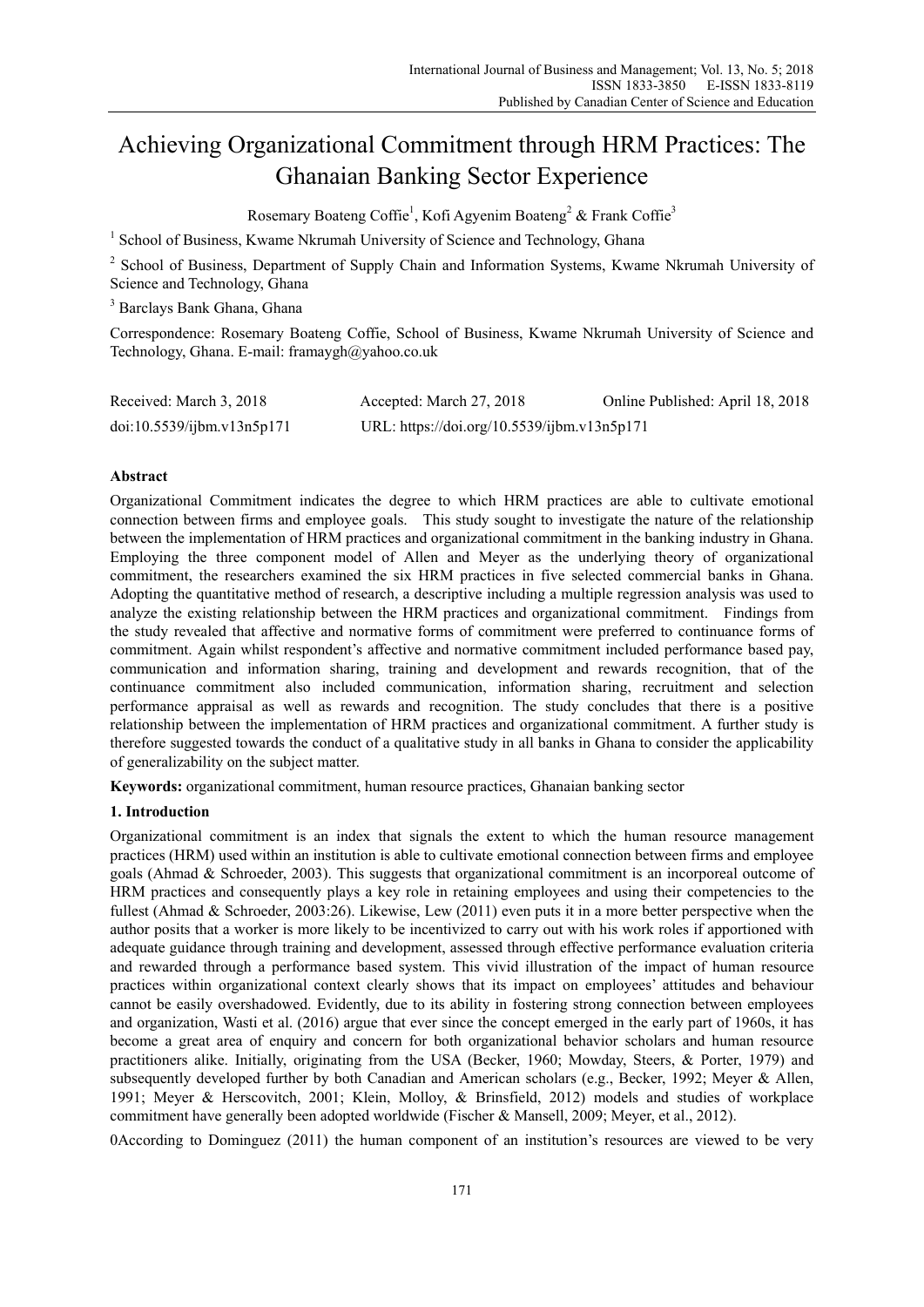critical in determining organization performance outcomes. This suggests that how effective an organization goes about in managing its human resources will be very critical to an institution's survival whether being a state or private entity (Juhdi, Pa'wan, Hansaram, & Othman, 2011). However, managing the human resources of a firm demands the application of bundle human resource practices (Ortega-Parra & Sastre-Castillo, 2013) that play a key role in enabling institutions bring to bear an improved form of employees performance and attitudes they desire (Fong, Ooi, Tan, Lee, & Chong, 2011; Lew, 2011).

Empirically, it has been confirmed that the bundle of human resource management practices an organization implements have a significant impact in predicting employees' emotional attachment to its organization (Fong et al., 2011; Alkalha, Al-Zu'bi, Al-Dmour, & Alshurideh, 2012; Vratskikh, Al-Lozi, & Maqableh, 2016). However, as argued by Wasti et al. (2016) there are still enough reasons for additional studies to be carried out to comprehend the likely variations among countries and firms with regards to organizational commitment outcomes on employees' behaviour. The call for further studies in organization commitment has become necessary since prior studies were either carried out in welfare economies of northern Europe or the liberal market economies of North America with no much emphasis to institutions in the Sub-Saharan Africa region. For instance, Cohen and colleagues have extensively studied predictors of employees' commitment as well as organizational commitment impact on employee turnover intentions mainly among Israeli Arabs and Jewish employees (see for example, Cohen, 1998; Cohen, 1999; Cohen, 2007; Cohen, 2010; Cohen & Liu, 2011). Also, within the context of Denmark, Jørgensen and colleagues have likewise extensively studied organizational commitment construct within both Danish public and private organizations (see for example, Jørgensen & Sluhan, 2013; Jørgensen & Becker, 2015). Again within the context of Latin America e.g. Brazil, Rodrigues' et al. (2013) explores organizational commitment issues across samples ranging from rural to urban, high to low education, and public to private sector entities (see for example, Rodrigues, Gondim, Bastos, & Sakamoto, 2013). More so, Weng and others have carried out much work with reference to organizational commitment in different regions of China and states within the US (see for e.g. Weng, McElroy, Morrow, & Liu, 2010; Weng & McElroy, 2012; Weng & Xi, 2013).

Within the context of Ghana it appears no attention has been given to HRM practices and organizational commitment. The only study in the Ghanaian context that appears to have dealt with this area is the work of Dartey-Baah (2014). Even with the said work, its objective was to mainly assess the impact of fairness perception in firms' policy implementation on workers' job satisfaction, work motivation and organizational commitment but not to measure the relationship between HRM practices and organizational commitment. It is against this backdrop that this study seeks to measure the relationship between HRM practices and organizational commitment by measuring the impact from the banking system of Ghana. Therefore, the main objective of the study is to investigate the relationship between human resource practices and organizational commitment.

# **2. Literature Review**

#### *2.1 Organizational Commitment*

With time several scholars have attempted to provide a conceptualized model to understudy the concept of organizational commitment within institutions. However, among all the numerous theories for conceptualizing organizational commitment, the three component model (TCM) of Meyer and Allen (1991) has become the predominant theory for understudying the concept (Klein, Molloy, & Brinsfield, 2012). To authors like Meyer and Herscovitch (2001), Fischer and Mansell (2009), Üsdiken and Wasti (2009) and Meyer et al. (2012), Meyer and Allen's TCM have been widely adopted and employed across several contexts. This suggests that the model suitability across different geographical context have been greatly confirmed and well accepted by all. Accordingly, the present study employs Allen and Meyer's (1991) TCM as its theoretical framework. According to Meyer, Becker and Vandenberghe (2004) commitment is a bond that connects an entity or individual to a social or non-social group or to a given course of action. To Wasti et al. (2016) this emotional connection can be experienced in different forms hence could take the form of an affective attachment to an entity (i.e. affective commitment), an awareness of the costs associated with discontinuing involvement with an entity (i.e. continuance commitment) and a felt obligation towards a social group or entity (i.e. normative commitment).

With particular reference to affective form of commitment, Cho and Huang (2012) described it as the internalization as well as the emotional connection an individual has towards his organization largely because the said individual enjoys membership in an organization and is voluntarily willing to exert effort on that entity's behalf. Accordingly, employees with strong affective form of commitment want to remain with an organization. Moreover, firms can build affective commitment by ensuring open communication, increasing employees' access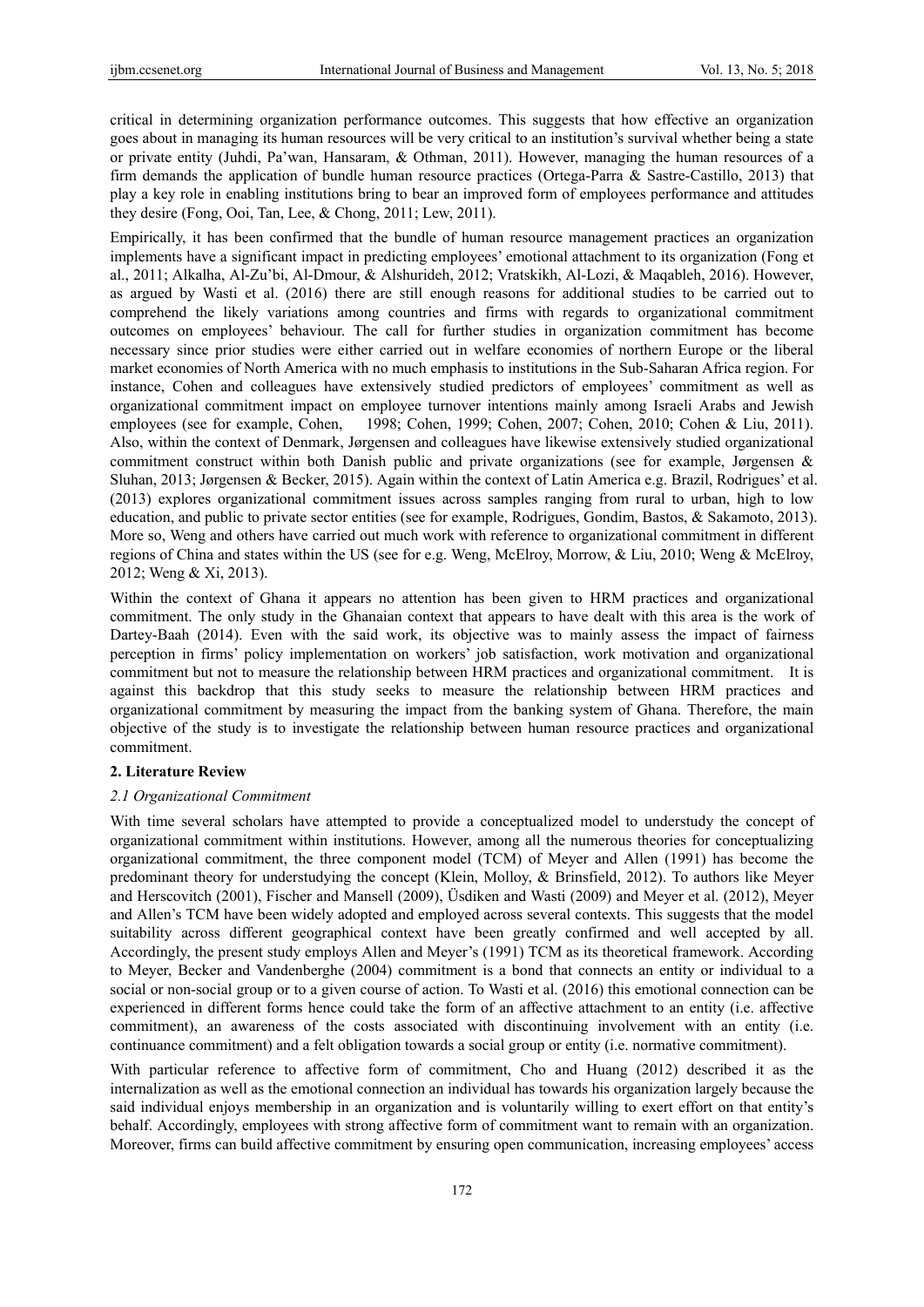to information and giving employees the chance to participate in the firms or department decision making (Suma & Lesha, 2013).

With normative commitment, it mostly becomes evident when a person feels that he/she has to be with an institution mainly because of what the organization has done for him through organizational support programs or systems (Sayğan, 2011). To Cho and Huang (2012), normative commitment entails the perceived obligations to maintain employment relationships with a social entity mainly because of what an organization has provided to an employee over time. Hence, in exchange for employment, employees feel compelled to reciprocate with their loyalty and commitment (Meyer & Herscovitch, 2001). Again, the normative commitment is synonymous with the social exchange theory which is based on the reciprocity principles within social relationships. Hence, it argues that employees who receive economic or socio-emotional benefits from their organization feel obligated to respond in kind or remain with their employer (Eisenberger, Huntington, Hutchison, & Sowa, 1986; Rhoades & Eisenberger, 2002).

The third form of commitment is continuance commitment (CC), which involves appraisals of personal investments tied to one's current employment and the availability of employment alternatives (Meyer & Allen, 1991). Employees with strong CC maintain their employment relationship because it provides them with desirable personal outcomes that they are unwilling to forego or because they perceive a lack of employment opportunities elsewhere (Riveros & Tsai, 2011; Cho & Huang, 2012). This form of commitment suggests that a worker maintains his/her membership with a social entity as a way to preserve his accrued benefits (for example, pension, seniority packages, defined benefit packages, etc.) or for fear of non-availability of employment opportunities in the job market.

## *2.2 HRM Practices and Organizational Commitment*

As stated earlier, the bundle of human resource management practices an organization puts into practice has an enormous impact in fostering organizational commitment among its workforce (see for example, Fong et al., 2011; Alkalha, et al., 2012; Vratskikh et al. 2016). Accordingly, this section seeks to identify the nature of relationship that exist between HRM practices (recruitment and selection, training and development, appraisal of performance, communication and information sharing, as well as compensation and reward) and organizational commitment (affective commitment, normative commitment and continuance commitment).

# 2.2.1 Performance Based Pay and Organizational Commitment

According to Paşaoğlu (2015) often times, employees working in organizations that offer lucrative compensation packages believe that such institution values their output hence are willing to provide its workers with adequate compensation plans that will be able to meet their individual needs. Empirically, it has been reported that organizations that provide its workers with a performance based compensation get in return committed employees who are willing to keep their employment arrangement with their employer for a long run. Hence, Meyer and Allen (1997) reported a strong relationship between performances based pay and continuance commitment. Likewise, Paşaoğlu (2015) recorded a significant positive relationship between performance base pay and organizational commitment among banking population within Turkey. Also, Gellatly, Hunter, Currie and Irving (2009) posited a significant relationship between firms compensation packages and employees affective and continuance commitment towards their organization. Likewise, Blau, Merriman, Tatum and Rudmann (2001) reported a significant relationship between performance based compensation and organizational commitment. In contrast, in the studies of Fiorito, Bozeman, Young and Meurs (2007) it became evident that performance based compensation are negatively related to organizational commitment.

## 2.2.2 Recruitment and Selection and Organizational Commitment

Recruitment is the process of generating a pool of capable applicants to apply for employment positions within an organisation whiles selection is the process by which specific instruments are used to choose from a pool of applicants' persons most suitable for a job taking into accounts management goals and state's legal requirements (Bratton & Gold, 2003). In the works of Qiao et al. (2008) it became evident that an organization recruitment and selection processes had a significant impact on employees' organizational commitment. Also, Cho, Woods, Jang, and Erdem (2006) assessed pre-employment tests used in the selection process and found out that its application are in some way able to select workers that have the enthusiasm to stay with a company longer. This suggests that passing pre-employment tests gives an applicant a stronger sense of belonging to the company, resulting in higher degrees of organizational commitment.

## 2.2.3 Training and Development and Organizational Commitment

Rhoades and Eisenberger (2002) argue that providing training and development opportunities to an organization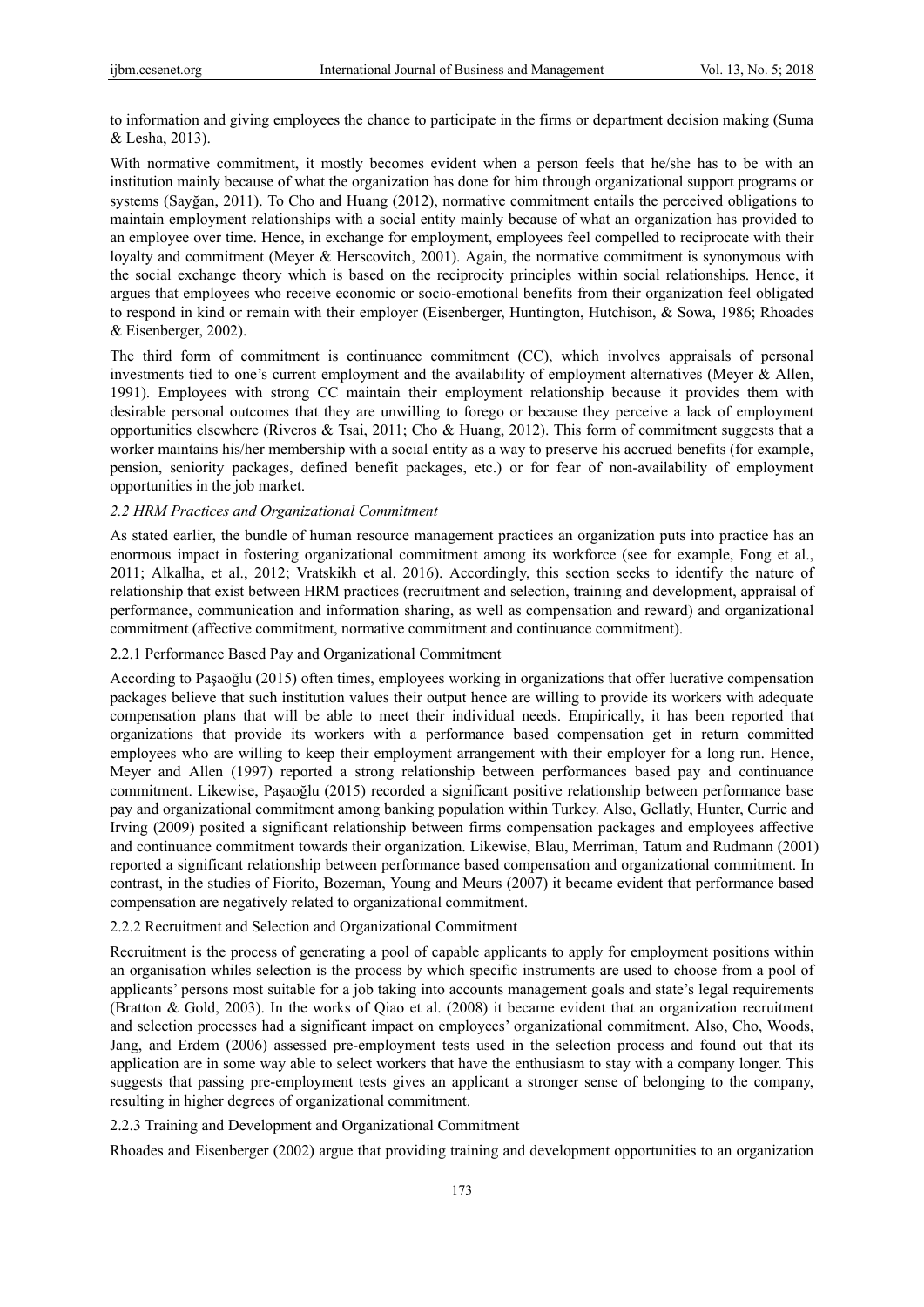workforce sends strong signals to the employees that their employers care about their growth and also value their progression too. It has been empirically validated that training and development programs do not only develop employees and augment their skills and abilities, but also enhance their satisfaction towards their job and commitment towards their organisation (McElroy, 2001; Paul & Anantharaman, 2004). Qiao et al. (2008) on the other hand measured the influence of HRM practices on organizational commitment. Evidently, their study results reported a significant relationship between training and development and organizational commitment. Likewise, Gellatly et al. (2009) found out that employee perceptions of development-oriented HR practices such as training and development ensured a positive employee affective and continuance commitment towards their organization. Same revelation was likewise confirmed in the studies of Paşaoğlu (2015) when the author study results reported a significant relationship between training and development and organizational commitment.

#### 2.2.4 Communication and Information Sharing and Organizational Commitment

The information sharing process involves the way an organisation sends and receives information among its workforce in order to strengthen the decision making process (Özgan, 2011). This practice ensures that employees are being recognized members in the organization decision making process and such practice sends a signal to the employees that management respect their views and values their participation. Empirically, Meyer and Smith (2009) reported that information sharing is positively correlated to affective commitment by building management-employee trust and workers' self-worthiness. Equally, Guzley (2001) confirmed this relationship, stating that open and transparent communication together with access to adequate information and participative decision making style build strong affective commitment among organization workforce. Also, Qiao et al. (2008) found a significant relationship between communication and information sharing and organizational commitment. Additionally, Fiorito et al. (2007) and Giauque, Ritz, Varone and Anderfuhren-Biget (2010) study results showed employee involvement (measured by employees' ability to communicate and share their views in an organization decision making process) was found to be positively correlated to organizational commitment.

## 2.2.5 Performance Appraisal and Organizational Commitment

According to DeCenzo and Robbins (2013) performance appraisals are used for three main purposes namely; giving feedback about a worker performance to both the worker and his organization; used as a tool to develop employee's skill gap and improve their performance; and used as a term of reference for future decision purposes. In other instances, performance appraisals are used by organizations to guide their compensation packages and promotion decisions (Sripirabaa & Krishnaveni, 2009). ) Giauque et al. (2010) in their studies, assessed how the various HRM practices implemented by Swiss's SMEs firms impacted on their employees' commitment. Results from their study showed that the procedural justice in the firms' performance appraisal processes affected the respondents' commitment levels. Also, in the study of Paşaoğlu (2015), it became evident that performance appraisal had a significant positve relationship with organizational commitment. Likewise, Paul and Anantharaman (2004) reported similar observations in their study when their study results revealed a significant relationship between performance appraisal practices and organisational commitment.

## 2.2.6 Rewards and Recognition and Organizational Commitment

Notably, before one engages in any activity, every individual consciously or subconsciously asks the same question, what will I get out of this? Psychologists have recognized for a long time that satisfaction of needs is the motivation behind all actions. This satisfaction or reward might be money, promotion, recognition, acceptance, receipt of information, or a feeling that comes from doing a good job. Monetary compensation is important, but not sufficient, to keep employees hence, the non-monetary aspect of compensation plays a significant role in the workers behaviour and attitudes. Correspondingly, Paré and Tremblay (2007) in their work postulated that recognition is positively related to continuance and affective commitment. On another breadth, McEnroe and Hechler (1985) found a positive relationship between rewards and recognition and organisational commitment. However, Meyer and Smith (2000) argued that the ability of a firm's rewards and recognition practices to bring about affective and normative commitment were to a great extent influenced by perceptions of procedural justice attached to the implementation of this HR practice. Likewise, Giauque et al. (2010) corroborated Meyer and Smith (2000) position as well when their findings showed that firms HRM practices impact on organizational commitment become only evident when the recipients of these firm's policies perceive the processes for its implementation as fair, just and devoid of any favouritism.

## **3. Methods**

The study measured the understudied firms HRM practices using six HR practices namely; performance based pay, recruitment and selection, training and development, communication and information sharing, performance appraisal and reward and recognition. On these items, the study used a five-point scale rating thus, 1-strongly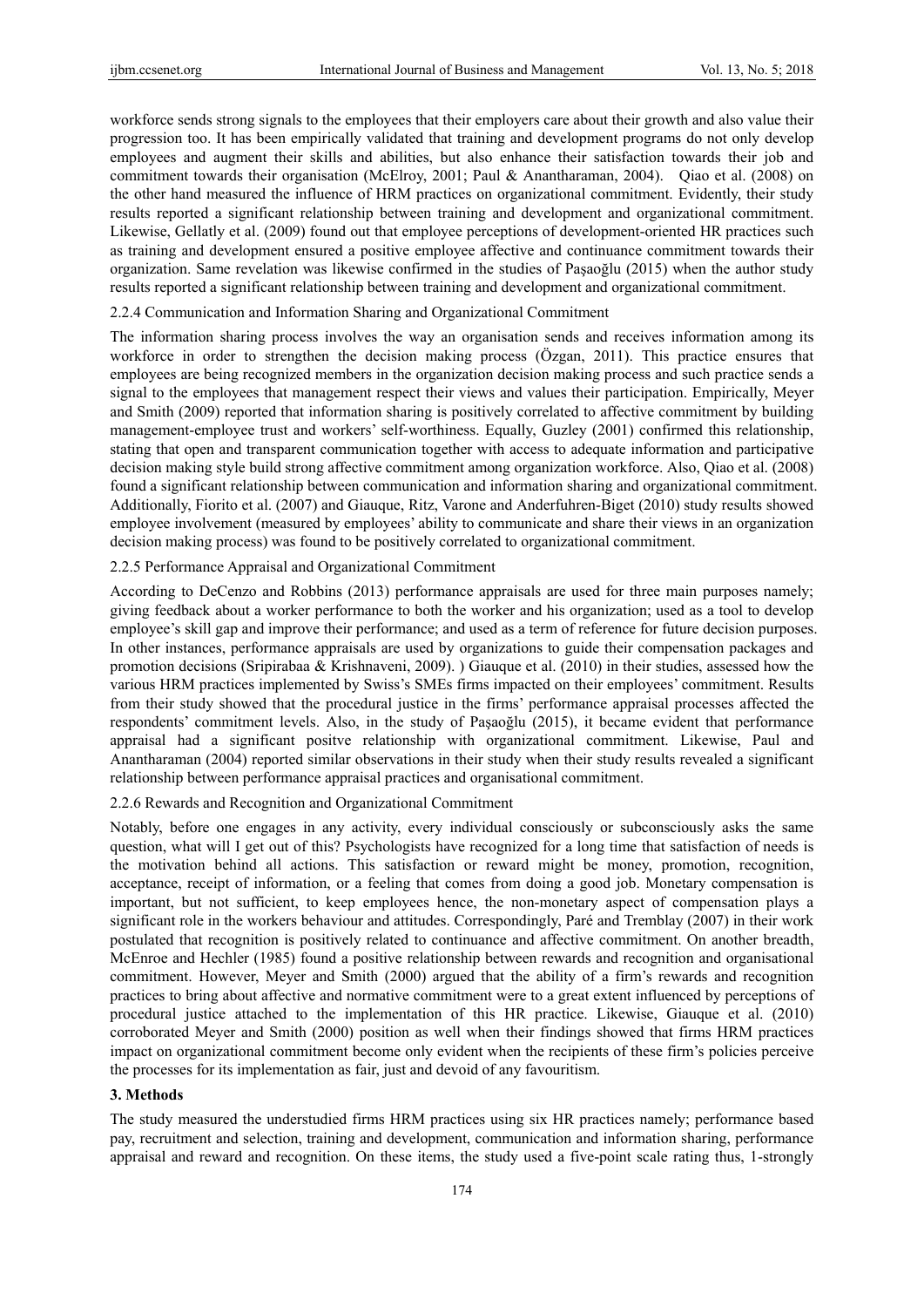disagree to 5-strongly agree to elicit the respondents' responses as to whether these HRM practices were implemented at the five banking institutions. The study used scales of previous studies (for example, Pfeffer, 1998; Gould-Williams, 2003; Boselie, 2010; Gould-Williams & Gatenby, 2010; Kehoe & Wright, 2013) to measure the enlisted six HRM practices. In all, the six HRM practices had 30 items thus, performance based pay had 5 items, recruitment and selection had 6 items, training and development had 5 items, communication and information sharing had 5 items, performance appraisal had 4 items and finally reward and recognition had 5 items. Specifically, for the relationship analysis, the study employed simultaneous multiple regression to analyse the relationship that existed between the six HRM practices and the three organizational commitment dimensions.

However, on the organizational commitment construct the study adopted the three commitment model of Allen and Meyer (1990). In all 18 measuring items, based on a five-point Likert scale (i.e. 1-stronlgy disagree to 5-strongly agree) was used to elicit respondents' level of commitment towards their organization. It contained items on all the three commitment dimensions namely; affective commitment, normative commitment and continuance commitment. Moreover, the Cronbach's alpha value for both the HRM practices constructs and organizational commitment constructs have been presented in Table 1 and 2 respectively.

#### Table 1. Reliability of HR practices

| <b>HRM</b> Practices                  | Cronbach Alpha |
|---------------------------------------|----------------|
| Performance based pay                 | 0.894          |
| Communication and information sharing | 0.937          |
| Recruitment and selection             | 0.843          |
| Training and development              | 0.622          |
| Performance appraisal                 | 0.841          |
| Recognition and rewards               | 0.816          |

Source: Author's Fieldwork, 2018.

The reliability (internal consistency) of the items comprising each construct was examined using Cronbach's alpha. The first HR practice, labelled 'performance based pay' measuring the pecuniary remuneration employees received from their output had a Cronbach alpha value of 0.894. The second HR practice, labelled 'communication and information sharing' measuring how information was being transferred from top management to lower employee and vice versa had a Cronbach alpha value of 0.937. The next HR practice, labelled 'recruitment and selection' measuring the processes used to recruit and select new employees within their organisation recorded a Cronbach alpha value of 0.843. The fourth HR practice, labelled 'training and development measuring how training and development programmes were implemented and its effectiveness had a Cronbach alpha value of 0.622. The fifth HR practice, labelled 'performance appraisal' measuring how employee's performance appraisals systems were implemented within their organisation recorded a Cronbach alpha value of 0.841. The last HR practice, labelled 'recognition and rewards' measuring how employees were being recognised and rewarded by their employers had a Cronbach alpha value of 0.816.

Table 2. Reliability of organisational commitment

| Cronbach Alpha |  |
|----------------|--|
| 0.841          |  |
| 0.865          |  |
| 0.794          |  |
|                |  |

Source: Author's Fieldwork, 2018.

With the organizational commitment construct, the affective commitment scale had six items measuring the emotional reasons for which employees would stay with their employer. The resulting Cronbach alpha for affective commitment was 0.841. The continuance commitment scale included six items measuring the economic reasons for which employees would stay in the organization. The resulting Cronbach alpha for continuance commitment was 0.794. Finally, the normative commitment scale included six items measuring the ethical and the moral reasons for which employees would stay in their organization. The resulting Cronbach alpha for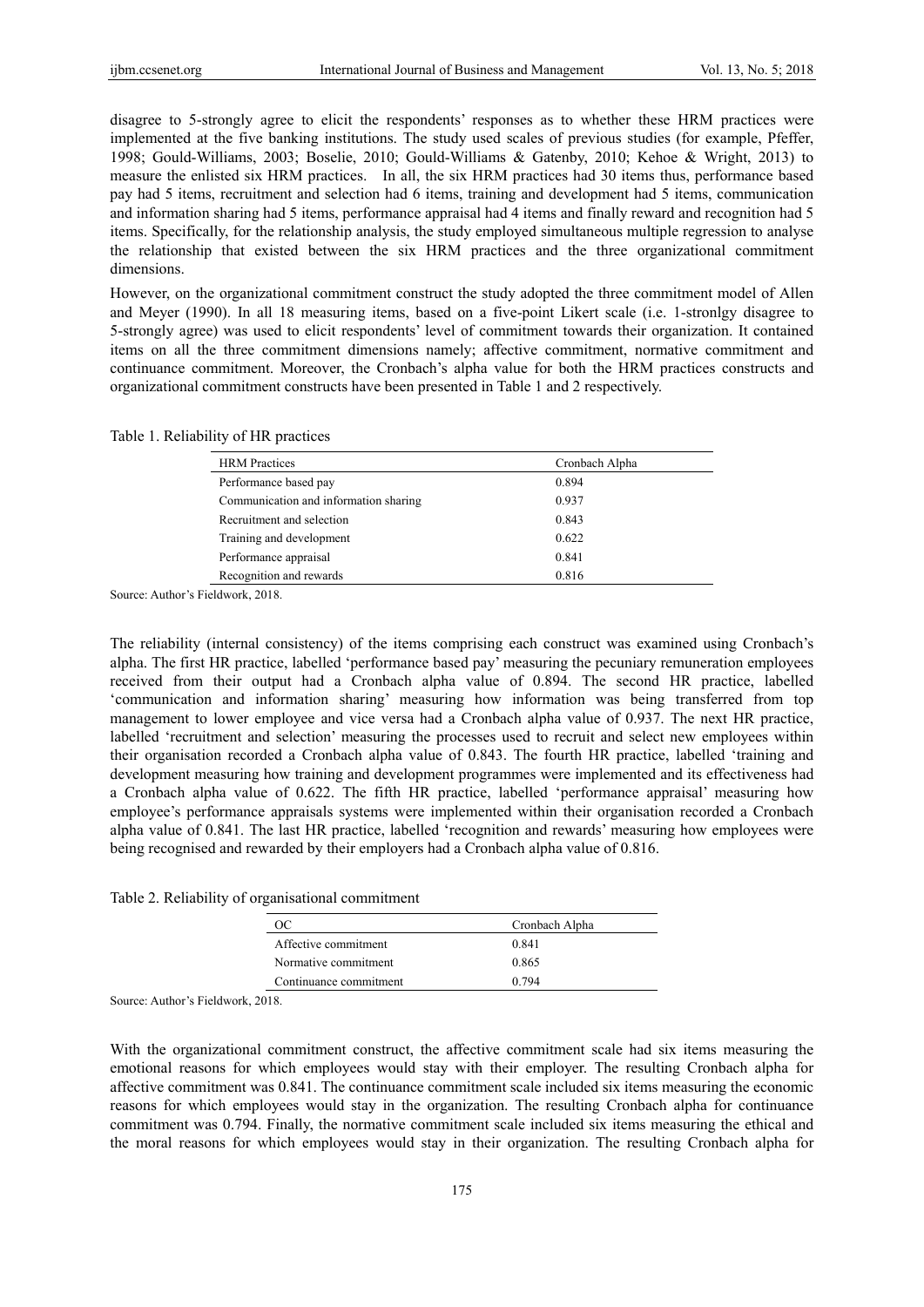normative commitment was 0.865. Subsequently, the descriptive statistics were analysed by a mean and standard deviation whereas the multiple regression was used for the relationship analysis.

A projected population size of 300 employees from five commercial banks were identified as the population for this study. The target population for this study consisted of all employees in the five most profitable commercial banks operating within the Kumasi Metropolis. Measurement of their profitability was based on the PwC Ghana banking survey report, 2017 using the banks' Profit before Tax margin (PBT) as the selection criteria. The first 5 banks with the high PBT were selected to participate in this study. With the distribution of the questionnaire the study employed an online survey platform specifically Google forms to design the questionnaire for distribution. Hereinafter the link to the designed questionnaire were sent to the targeted respondents via their email when provided or via their phones. In all the study distributed a total of 250 questionnaires through this process. Out of the distributed questionnaires, 125 were received of which 100 were usable for the study analysis giving a response rate of 44.44%.

## **4. Results**

The descriptive statistics about the demographic profile of the respondents have been presented in Table 3.

| Demographic variable             | Category       | Frequency | Percent |
|----------------------------------|----------------|-----------|---------|
| Age                              | $21 - 30$      | 15        | 15.0    |
|                                  | $31-40$        | 63        | 63.0    |
|                                  | $41 - 50$      | 22        | 22.0    |
|                                  |                |           |         |
| Gender                           | Male           | 78        | 78.0    |
|                                  | Female         | 22        | 22.0    |
| <b>Educational qualification</b> | Degree         | 50        | 50.0    |
|                                  | Post-Degree    | 50        | 50.0    |
|                                  |                |           |         |
| <b>Position</b>                  | Managerial     | 23        | 23.0    |
|                                  | Non-managerial | 77        | 77.0    |

Table 3. Demographic profile of the respondents

Source: Author's field source, 2018.

Results from the demographic profile revealed that most of the respondents' ages fell within the age bracket of 31-40 years. Also, with reference to the respondents' gender status, more than half of the respondents were males. However, for the respondents' educational background, most of them either had a bachelor's degree or master's degree as their academic qualification and finally most of the respondents were employed in non-managerial roles at the understudied banks.

However, with the main measures of the study, the descriptive statistics of the six human resource practices have been presented in Table 4.

Table 4. HRM practices available in banks

| <b>HRM Practices</b>                  | Mean | SD    |
|---------------------------------------|------|-------|
| Performance based compensation        | 2.83 | 1.011 |
| Communication and Information Sharing | 3.56 | 0.988 |
| Recruitment and selection             | 3.33 | 0.978 |
| Training and development              | 3.73 | 1.133 |
| Performance Appraisal                 | 3.61 | 1.123 |
| Recognition and reward                | 3.33 | 0.858 |

Source: Author's field source, 2018.

The descriptive statistics in Table 4 reveal that out of the six HRM practices investigated, 3 were found to be employed by the understudied banks whereas the remaining three were found not be wholly applied by the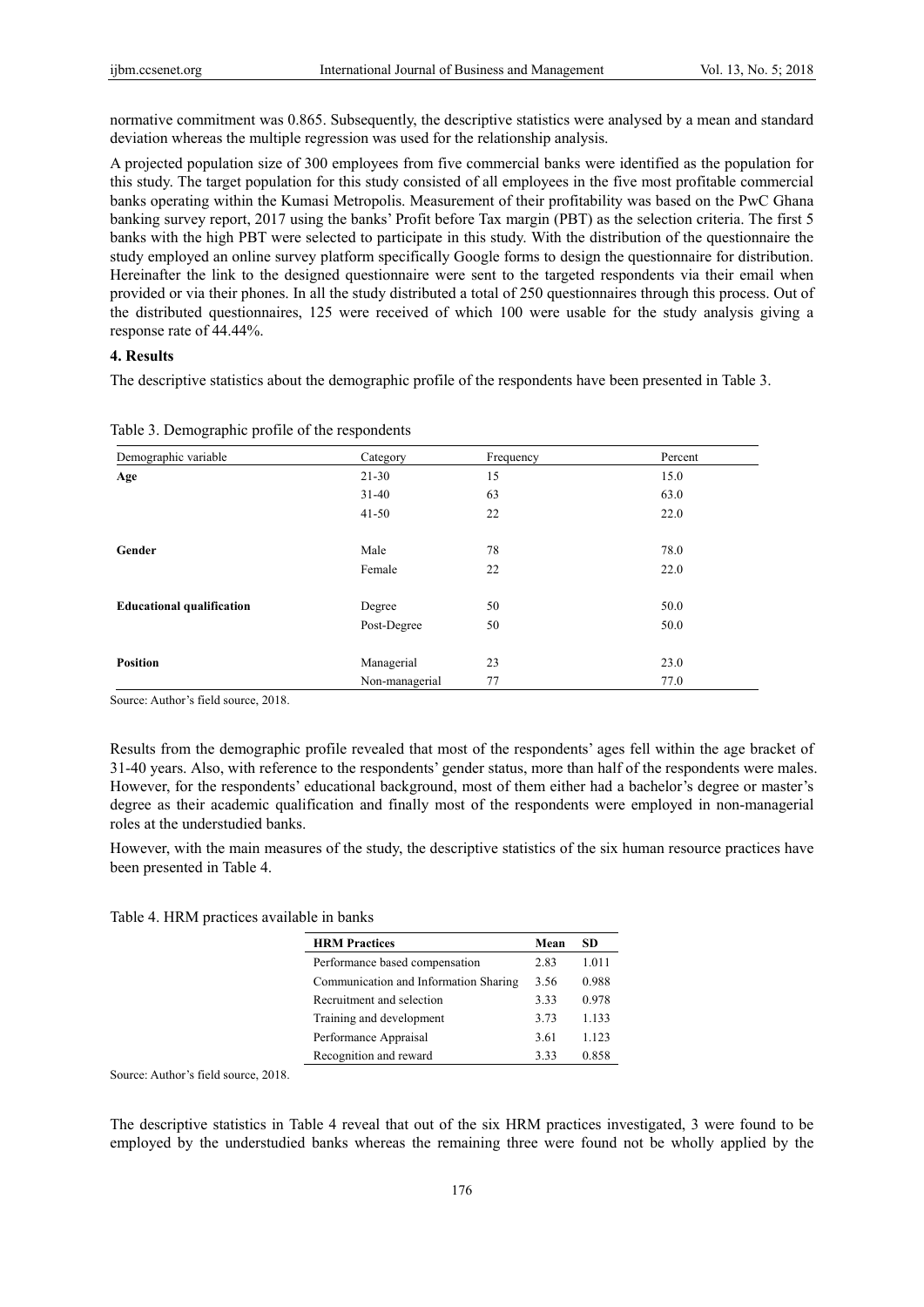surveyed firms in their employee's management. Accordingly, the respondents agreed that HRM practices such as communication and information sharing, training and development and performance appraisal were the main HRM practices used within their firms. This suggests that on the communication and information sharing practice, the surveyed banks informed their employees regularly on possible future bank projects as well how the banks performance fared in the previous year. Also, on training and development practice, findings from the study suggest that the surveyed banks offered their workers opportunities for training and development as well as provided workers the opportunities for personal skills development. Similarly, on performance appraisal practice, findings from the study revealed that extensive processes were used by the surveyed banks to assess their staffs' performance. Also, on this same HR practice the banks ensured that feedback was given to their employees after every performance appraisal exercise. However, with the other HRM practices results from the study could not confirm whether the surveyed banks fully practiced performance based compensation, recruitment and selection, reward and recognition as part of their HR practices. On these HRM practices results from the study suggests that the respondents were neutral in their responses. That is, respondents could neither agree nor disagree to the existence of these HRM practices in their organizations'.

#### *4.1 Relationship between Respondents' Demographic Profile and Organization Commitment*

The regression analysis of the relationship between the respondents' demographic profile (i.e. age, gender, educational status and respondent position within an organization) and the three organizational commitment constructs have been presented in Table 5.

| л.                     |                            | ֊              |          |                   |                    |
|------------------------|----------------------------|----------------|----------|-------------------|--------------------|
| Variables              | Unstandardized coefficient | Standard error | R Square | Adjusted R square | Significance level |
| Affective commitment   |                            |                | .786     | .777              | .000               |
| Ag                     | 6.417                      | .386           |          |                   | .000               |
| Gend                   | 2.579                      | .510           |          |                   | .000               |
| Edu. qual.             | $-4.638$                   | .438           |          |                   | .000               |
| Pos.                   | $-4.171$                   | .448           |          |                   | .000               |
| Normative commitment   |                            |                | .491     | .470              | .000               |
| Ag                     | 1.292                      | .692           |          |                   | .065               |
| Gend                   | 1.873                      | .917           |          |                   | .044               |
| Edu. qual.             | $-.439$                    | .760           |          |                   | .565               |
| Pos.                   | $-7.500$                   | .835           |          |                   | .000               |
| Continuance commitment |                            |                | .389     | .363              | .000               |
| Ag                     | 4.127                      | .691           |          |                   | .000               |
| Gend                   | .384                       | .916           |          |                   | .676               |
| Edu. qual.             | .363                       | .759           |          |                   | .633               |
| Pos.                   | $-4.340$                   | .835           |          |                   | .000               |

Table 5. Relationship between demographic profile and organizational commitment

Dependent Variable: Organizational commitment (Affective commitment, Normative commitment and Continuance commitment)

Predictors: Demographic profile Age (Ag.), Gender (Gend), Educational qualification (Edu. qual) Position held (Pos)

Source: Author's field work, 2018

The multiple regression results in Table 5 reveal that the respondents demographic profile (i.e. age, gender, educational qualification and position held) had a significant impact on affective commitment since *p<0.00*0. The Adjusted R square value under the affective commitment is 0.777 suggesting that 78% of the variance in the respondents' affective attachment to their organization could be explained by their demographic characteristics. Under the affective commitment scale, all the demographic characteristics measured had a significant impact on the respondents' affective commitment.

Moreover, with normative commitment dimension, results from Table 5 show that there is significant relationship between respondents' demographic profile and normative commitment since *p<0.00*0. However, the Adjusted R square value for the normative commitment construct was 0.470 meaning 47% of the variability in this commitment construct can be explained by the measured demographic characteristics. On the normative commitment construct, the demographic characteristics that had a significant impact on the respondents' normative commitment were; gender and position held in the organization. Evidently, these two demographic profile recorded p value of <0.000. In contrast, a respondent age and educational background were found to have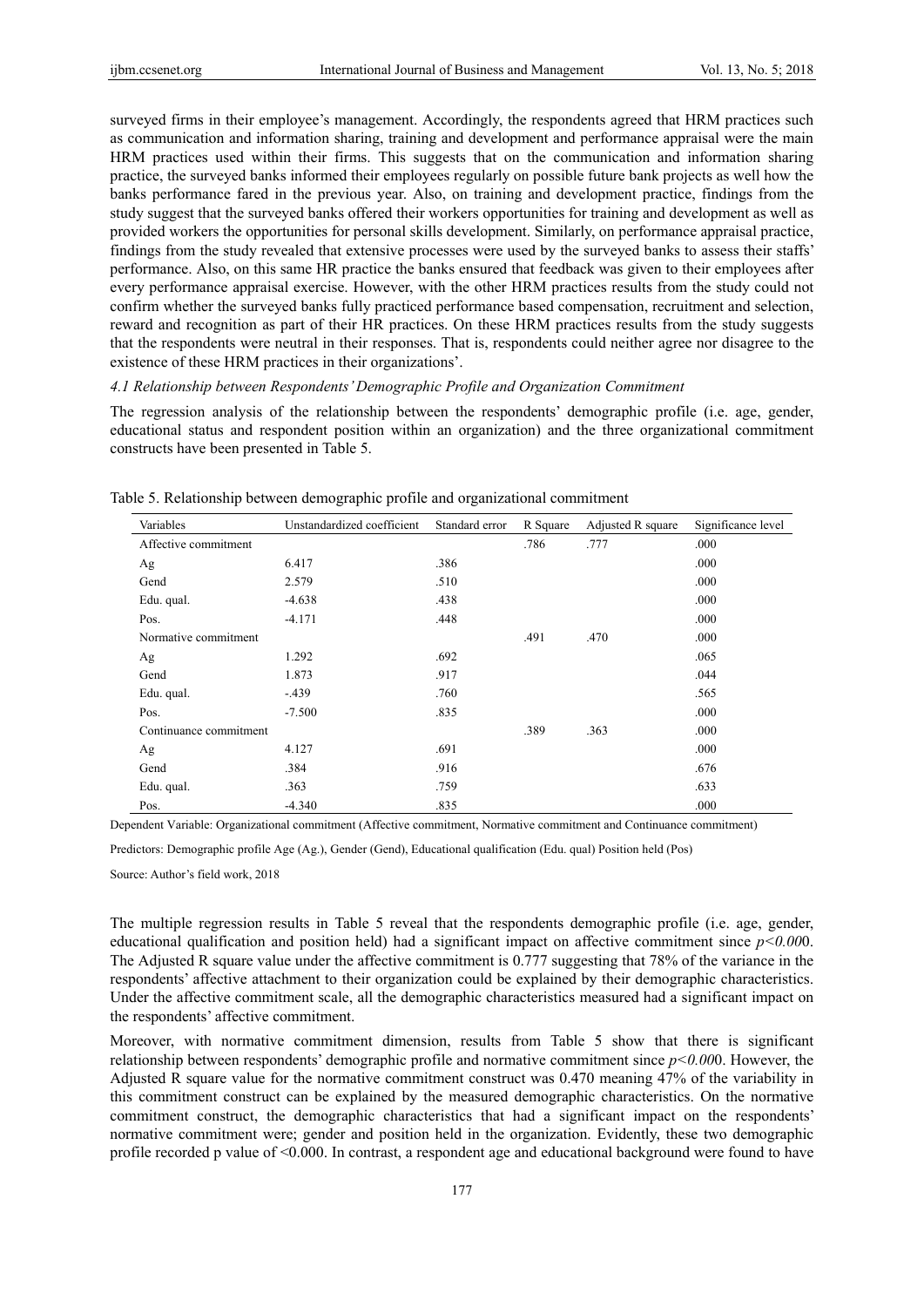no significant impact on the respondents' normative commitment since the p value for these two demographic characteristics were  $> 0.05$ .

Lastly, with continuance commitment dimension, results from Table 5 reveal that there is significant relationship between respondents' demographic profile and continuance commitment since *p<0.00*0. Nevertheless, the Adjusted R square value for the continuance commitment construct stood at 0.363 meaning only 36.3% of the variability in the respondents' continuance commitment can be predicted by their demographic profile.

Specifically, on the continuance commitment the key demographic variable that had a significant relationship on the respondents' continuance commitment were age and position held. These two demographic profile recorded p value of <0.000. On the other hand, respondents demographic profile such as; gender and educational qualification reported an insignificant relationship with continuance commitment since the p value was >0.05.

*4.2 Relationship between HRM Practices and Organization Commitment* 

The regression analysis of the relationship between the understudied HRM practices and the three organizational commitment constructs have been presented in Table 5.

| Variables              | Unstandardized coefficient | Standard error | R Square | Adjusted R square | Significance level |
|------------------------|----------------------------|----------------|----------|-------------------|--------------------|
| Affective commitment   |                            |                | .725     | .704              | .000               |
| P BC                   | .297                       | .080           |          |                   | .000               |
| C &I S                 | .481                       | .138           |          |                   | .001               |
| Rec. & Sel.            | $-.370$                    | .208           |          |                   | .079               |
| Trn. Dev.              | .409                       | .128           |          |                   | .002               |
| PA                     | $-.191$                    | .216           |          |                   | .377               |
| Rec. & Rew.            | .298                       | .130           |          |                   | .024               |
| Normative commitment   |                            |                | .804     | .789              | .000               |
| PBP                    | .739                       | .087           |          |                   | .000               |
| <b>CIS</b>             | $-.281$                    | .149           |          |                   | .064               |
| Rec. & Sel.            | .956                       | .226           |          |                   | .000               |
| Trn. & Dev.            | $-143$                     | .139           |          |                   | .308               |
| PA                     | $-.242$                    | .234           |          |                   | .303               |
| Rec. & Rew.            | 1.215                      | .141           |          |                   | .000               |
| Continuance commitment |                            |                | .810     | .795              | .000               |
| PBC                    | $-.006$                    | .077           |          |                   | .936               |
| <b>CIS</b>             | .740                       | .131           |          |                   | .000               |
| Rec. & Sel.            | $-911$                     | .199           |          |                   | .000               |
| Trn. & Dev.            | .010                       | .123           |          |                   | .933               |
| PA                     | .943                       | .206           |          |                   | .000               |
| Rec. & Rew.            | .323                       | .124           |          |                   | .011               |

Table 6. Relationship between HRM practices and organizational commitment

Dependent Variable: Organizational commitment (Affective commitment, Normative commitment and Continuance commitment)

Predictors: HRM practices (Recognition and Rewards (Rec. Rew.), Performance Based Pay (PBP), Performance Appraisal (PA), Communication and Information Sharing (CIS), Training and Development (Trn. Dev.), Recruitment and Selection (Rec. Sel.)

Source: Author's field work, 2018

The multiple regression results in Table 2 shows that the understudied HRM practices have a significant impact on affective commitment since *p<0.00*0. The Adjusted R square value under the affective commitment is 0.74 suggesting that 70.4% of the variance in the respondents' affective attachment to their organization could be explained by the human resource practices. Under the affective commitment scale, the main HRM practices that had a significant impact on the respondents' affective commitment were; performance based pay, communication and information sharing, training and development and rewards and recognition. All these HRM practices recorded p value of <0.000. In contrast, HRM practices such as; recruitment and selection and performance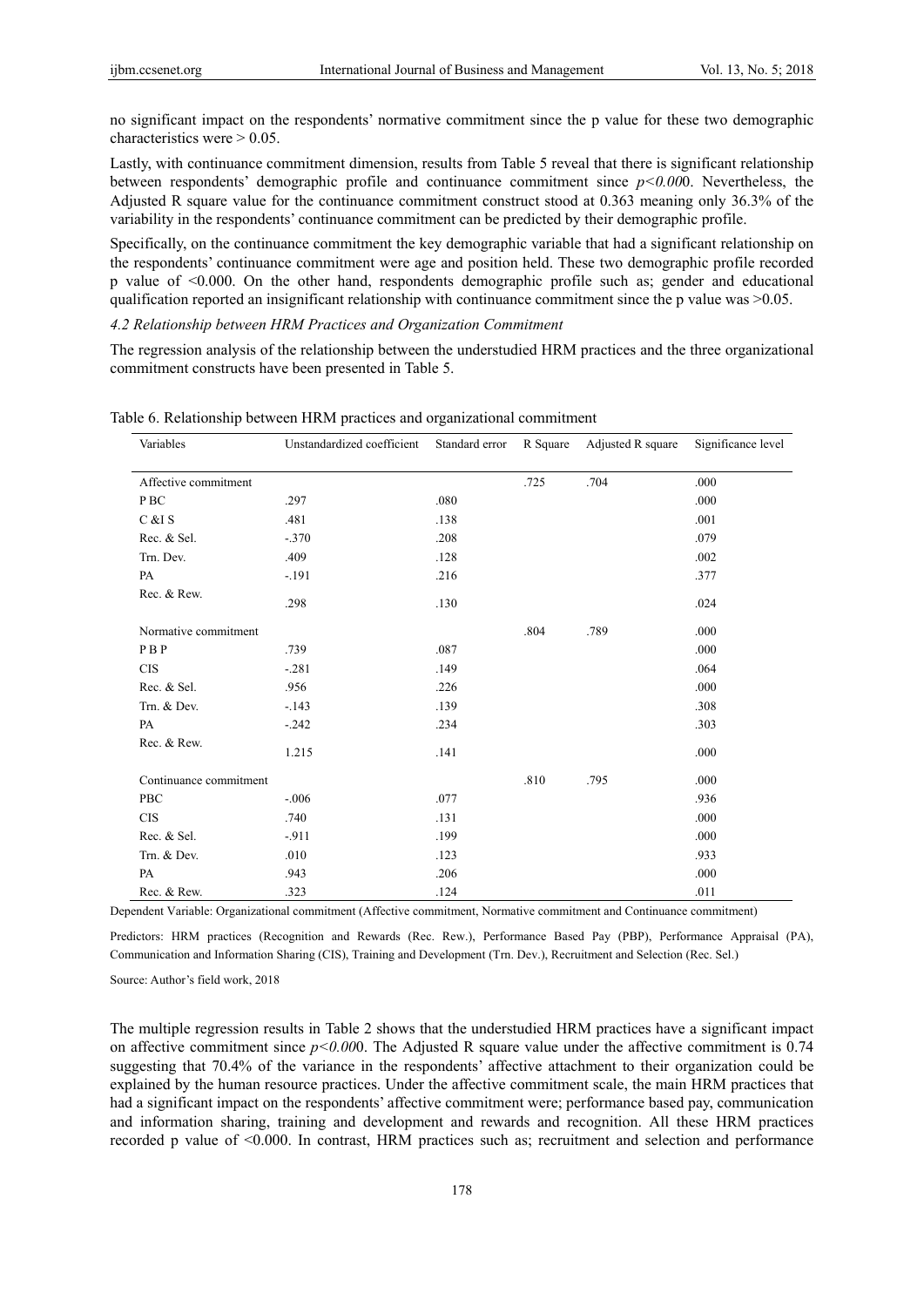appraisal recorded an insignificant relationship with the affective commitment since the p value for these two HRM practices  $> 0.05$ .

Subsequently, with normative commitment construct, results from Table 2 show that there is significant relationship between the HRM practices and normative commitment since *p<0.00*0. However, the Adjusted R square value for the normative commitment construct was 0.789 meaning 78.9% of the variation in this commitment construct can be explained by the understudied human resource practices. Also, under the normative commitment construct, the key HRM practices that recorded a significant impact on the respondents' normative commitment were; performance based pay, recruitment and selection, and rewards and recognition. All these three HRM practices recorded p value of  $< 0.000$ . In the reverse, HRM practices such as; communication and information sharing, training and development and performance appraisal recorded an insignificant relationship with normative commitment since the p value for these HRM practices > 0.05.

Finally, with continuance commitment scale, results from Table 2 show that there is significant relationship between the understudied HRM practices and continuance commitment since *p<0.00*0. Nonetheless, the Adjusted R square value for the continuance commitment construct was 0.795 suggesting that 79.5% of the variability in the respondents' continuance commitment can be predicted by the understudied human resource practices.

Specifically, the main HRM practices that recorded a significant impact on the respondent's continuance commitment were; communication and information sharing, recruitment and selection, performance appraisal and rewards and recognition. All these four HRM practices recorded p value of <0.000. On the other hand, HRM practices such as; performance based pay and training and development reported an insignificant relationship with continuance commitment since the p value was  $>0.05$ .

#### **5. Discussions**

Results from the study show that a respondent demographic profile had a significant impact on the type of organizational commitment dimension a respondent espoused towards his organization. Evidently, a respondent position occupied within an organization as well as his age were found to have a significant impact on his continuance commitment. This suggests that once a person's role within an organization gets to a top management level such an employee may feel he/she has come a long way in the organization's hierarchy hence, may not be willing to leave his employer for any other employer due to perceived benefits he may be enjoying from his present role. Additionally, the continuance commitment attached to this demographic profile can also be linked to the opportunity cost an employee may see himself to lose if he decides to leave his top position to go and start afresh with a new organization. Also, as one age increases his desire to look for new employment opportunities elsewhere dwindles since generally, the perception is that employers prefer young employees for entry jobs hence, recording a significant relationship between age and continuance commitment affirm this old held view. Moreover, findings from the study show that the respondents affective commitment were influenced by their age, gender, educational qualification and position held at their organization.

Accordingly, findings from this study is consistent with the works of Pala, Eker and Eker (2008) and Affum-Osei, Acquaah and Acheampong (2015) which reported a significant relationship between respondent demographic profile (i.e. gender, education, experience, title and institution) and organizational commitment. Additionally, findings from this study is in line with the works of Sepahvand, Atashzadeh-Shoorideh, Parvizy and Tafreshi (2017) which established that a person's demographic profile of particular years of work experience and position held within an organizaton has a significant relationship with continuance commitment. Likewise, findings from this study corroborate the study results of Carman (2011), Siew, Chitpakdee and Chontawan (2011) and Jafari, Afshin, Jafari and Barzegar (2015) which all posited a significant relationship between a respondent's age and organizational commitment. Similarly, findings from this affirm the earlier works of Larber and Savis (2014) and Seyedin et al. (2013) which all established an insignificant relationship between a respondent's educational status and normative and continuance commitment.

In contrast, findings from this study is inconsistent with the works of Sepahvand et al. (2017), Seyedin, Zaboli, Malmoon and Azami (2013) and that of Samadi and Mahdavikhou (2009) which reported an insignificant relationship between a person's age and organizational commitment.

Evidently, the bundle of human resource practices a firm decides to implement for its workforce will have a consequential effect on the kind of commitment its employees are likely to demonstrate towards their organization. Moreover, as stated earlier, a person's commitment towards a social entity could either take the form of an affective type, normative or continuance type. This suggests that commitment as explained in the work of Meyer and Allen (1991) three component model may not connote the same result to the same effect due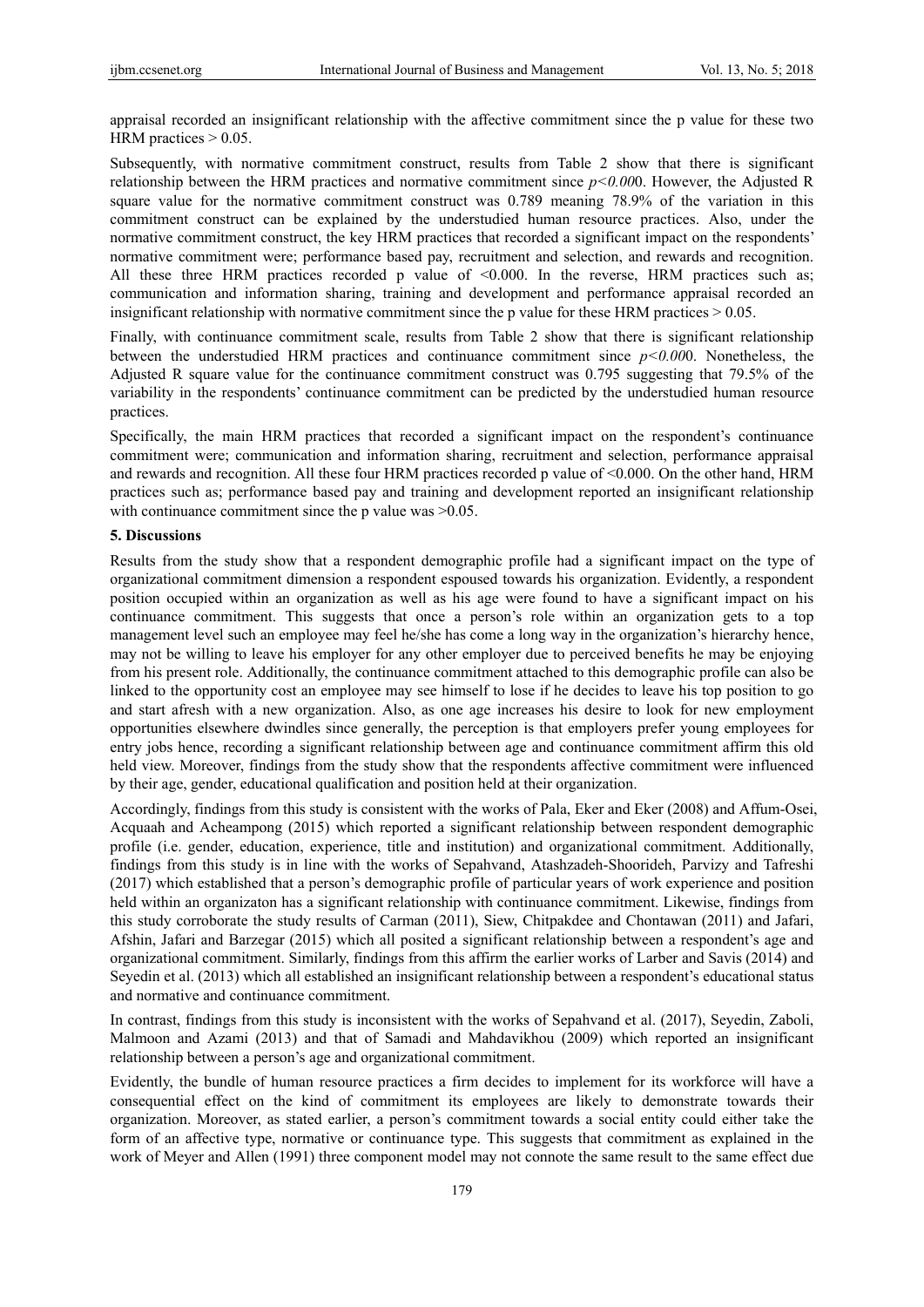to the differences in these commitment types. Explicitly, affective commitment and normative form of commitment are more preferred than continuance form of commitment since extant literature suggests that the former form of commitment produces positive employee's discretionary outcomes (see for example; Eisenberger, Huntington, Hutchison, & Sowa, 1986; Meyer & Herscovitch, 2001; Rhoades & Eisenberger, 2002; Sayğan, 2011; Cho & Huang, 2012).

Again findings from the study suggests that the main HRM practices that predicted the respondents affective form of commitment were performance based pay, communication and information sharing, training and development and rewards and recognition. On this score findings from this study is consistent with the earlier works of Gellatly et al. (2009) which established a significant relationship between firms' compensation packages and affective commitment. Likewise, findings from this study affirmed the works of Gellatly et al. (2009) which reported a significant relationship between training and development and affective commitment. Additionally, findings from this study corroborate the study results of Meyer and Smith (2009) which revealed that information sharing is positively correlated to affective commitment. Arguably, when employees perceived that management or their superiors always keep them informed about their firm's activities, they come to appreciate that their organization value them and respect their views as such. Hence, this HRM practice if continuously implemented builds mutual respect between management and employees. Hence, this act of participation and information sharing enables employees feel part of their organization therefore more likely to be more emotionally attached to what their institutions seek to do or achieve. This suggests that an organization characterized by open and transparent communication system together with ensuring access to adequate information produces positive affective commitment among organization workforce (Guzley, 2001).

More so, as Suma and Lesha (2013) assert that a firm build its employees' affective commitment by ensuring open communication, increasing access to information and giving employees the chance to participate in the firm's or department's decision making. Accordingly, findings from this work corroborate the works of Guzley (2001) and that of Suma and Lesha (2013) in this regard. Likewise, results from this study is in line with that of Paré and Tremblay (2007) which postulated that reward and recognition is positively related to affective commitment.

Also, with reference to the HRM practices that predicted respondents' normative commitment, performance based pay, recruitment and selection and rewards and recognition had a significant impact on normative commitment. Findings from this work is in tandem with the works of Paşaoğlu (2015) which recorded a significant relationship between performance-based pay and organizational commitment. Also, findings from this study affirmed the earlier views of Cho et al. (2006) which posited that the employees who went through a rigorous selection processes before gaining employment with a particular institution feels a moral obligation to keep their employment relationship with their organization largely because they feel the employer went through a lot before identifying or selecting them.

Again findings from this study which reported a significant relationship between rewards and recognition and normative commitment is consistent with the studies of Meyer and Smith (2000) which likewise established a significant relationship between the firm's rewards and recognition practice and normative commitment.

Results from the study revealed a significant relationship between communication and information sharing, recruitment and selection, performance appraisal, rewards and recognition and continuance commitment. On this score, findings from this study confirmed the findings of Qiao et al. (2008) which revealed that an organization recruitment and selection processes had a significant impact on employees' organizational commitment. Again findings from this study affirmed the works of Fiorito et al. (2007) and that of Giauque et al. (2010) which all in their respective studies reported a significant relationship between communication and information sharing practice and organizational commitment. Finally, findings from this study is in line with that of Paré and Tremblay (2007) which study results opined a significant relationship between rewards and recognition and continuance commitment. Having a significant relationship between rewards and recognition and continuance commitment affirms the views of Riveros and Tsai (2011) who argue that desirable personal outcomes such as seniority pay, bonuses, and other defined benefit packages within an institution increase employees continuance commitment to a given entity mainly because employees in such situations are unwilling to forego such benefits. This suggests the surveyed respondents are in some way only trying to maintain their employment relationship with their employer in order to protect their accrued side-bets.

#### **6. Conclusions**

Results from the study show that through implementation of bundle of human resource practices, firms are able to increase their employees' emotional attachment to their organization. Accordingly, employees perceive the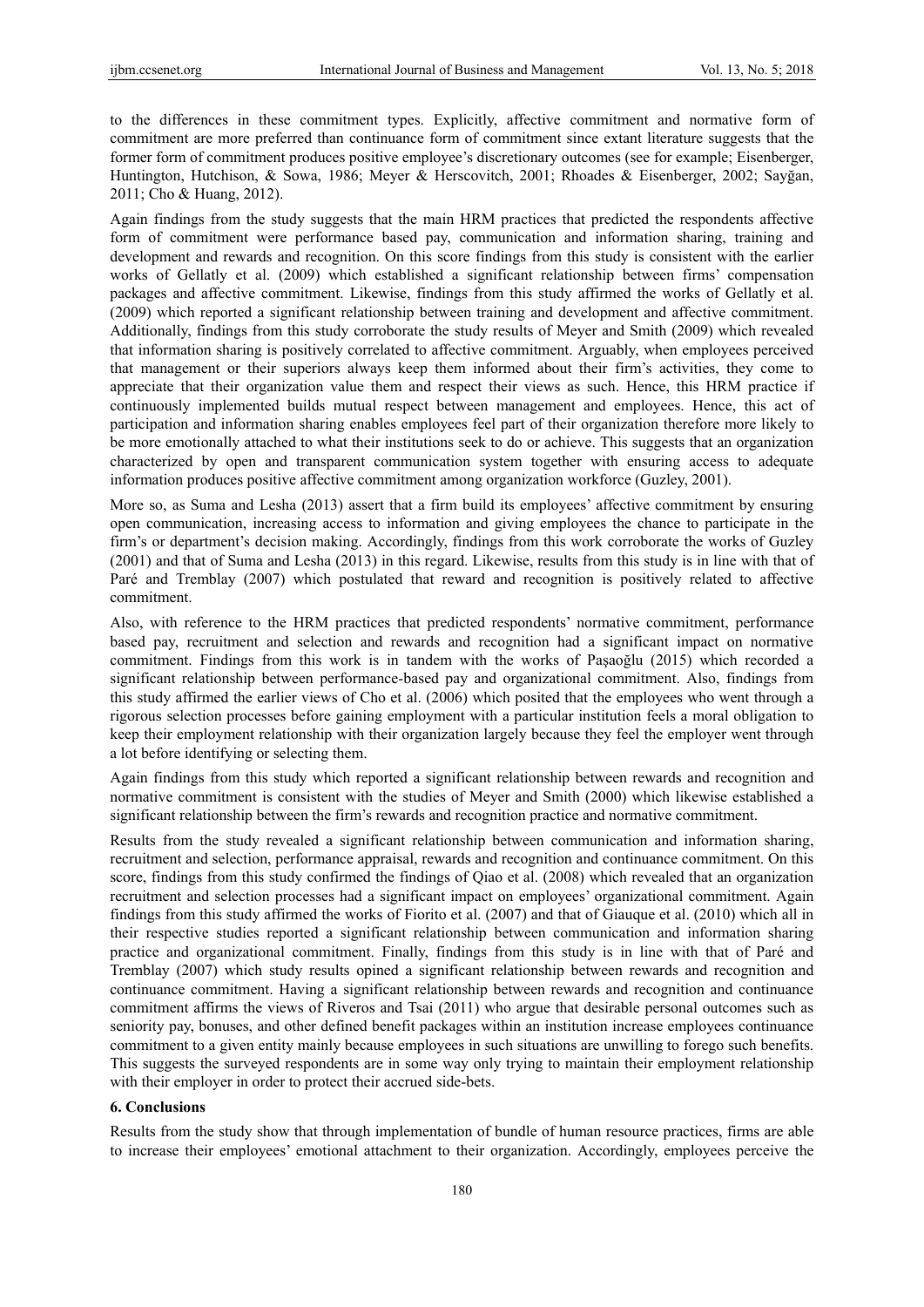provision of training and development programs as a form of investment done by their employers to build their skills and competencies for future roles. Hence, when such human resources are being provided at a workplace employees tend to have a positive orientation towards their organization and in so doing willing to keep working with such an entity. Again results from the study show that when organization provides their employees with good rewards and recognition packages, compensation and performance evaluation systems, morally they feel obliged to keep their employment contract with such an organization. Hence, in exchange for employment, employees feel compelled to reciprocate such organizational policies with their loyalty and commitment.

## **7. Limitations and Further Studies**

Findings from this study used only six HRM practices therefore its findings may not be exhaustive to cover all the various HRM practices hence, over generalization of findings of this study should be used with care. Again, this study confined itself to the five most profitable commercial banks in Ghana therefore, its findings may not be a true reflection of what happens at the other remaining banks within the country. Finally, findings from the study revealed that an organization's HRM practices if well implemented will have a great impact in moderating its workforce commitment, on this note it is recommended that the banking organization should pay attention to certain HRM practices such as employee engagement since its practice will send a positive signal to its workforce that their organization cares about their wellbeing. The researchers recommend the conduction of the study in a qualitative from in all commercial banks in Ghana to merit generalization in the banking industry on the subject matter.

#### **References**

- Affum-Osei, E., Acquaah, E., & Acheampong, P. (2015). Relationship between Organisational Commitment and Demographic Variables: Evidence from a Commercial Bank in Ghana. *American Journal of Industrial and Business Management, 5*, 769-778. http://dx.doi.org/10.4236/ajibm.2015.512074
- Ahmad, S., & Schroeder, R. G. (2003). The impact of human resource management practices on operational performance: recognizing country and industry differences. *Journal of Operations Management, 21,* 19-43.
- Alkalha, Z., Al-Zu'bi, Z., Al-Dmour, H., & Alshurideh, M. (2012). Investigating the effects of human resource policies on organizational performance: An empirical study on commercial banks operating in Jordan. *European Journal of Economics, Finance and Administrative Sciences, 51*(1), 44-64.
- Becker, H. S. (1960). Notes on the concept of commitment. *American Journal of Sociology, 66*, 32-42.
- Becker, T. E. (1992). Foci and bases of commitment: are they distinctions worth making? *Academy of Management Journal, 35*, 232-244.
- Blau, G., Merriman, K., Tatum, D. S., & Rudmann, S. V. (2001). Antecedents and consequences of basic versus career enrichment benefit satisfaction. *Journal of Organizational Behavior, 22*(6), 669-688.
- Boselie, P. (2010). High performance work practices in the health care sector: A Dutch case study. *International Journal of Manpower, 31*(1), 42-58.
- Bratton, J., & Gold, J. (2003). *Human Resource Management Theory and Practice.* Oxford: Palgrave Macmillan.
- Carman, M. (2011). Organizational commitment among licensed practical nurses: exploring associations with empowerment, conflict and trust. *Journal of Conflict and Trust*.
- Cho, S., Woods, R. H., Jang, S., S., C., & Erdem, M. (2006). Measuring the impact of human resource management practices on hospitality firms performance. *International Journal of Hospitality Management, 25*(2), 262-277.
- Cho, V., & Huang, X. (2012). Professional commitment, organizational commitment, and the intention to leave for professional advancement. *Information Technology & People, 25*(1), 31-54. http://dx.doi.org/10.1108/09593841211204335
- Cohen, A. (1998). An examination of the relationship between work commitment and work outcomes among hospital nurses. *Scandinavian Journal of Management, 14*, 1-17. https://doi.org/10.1016/S0956-5221(97)00033-X
- Cohen, A. (1999). The relation between commitment forms and work outcomes in Jewish and Arab culture. *Journal of Vocational Behavior, 54*, 371-391. https://doi.org/10.1006/jvbe.1998.1669
- Cohen, A. (2007). An examination of the relationship between commitments and culture among five cultural groups of Israeli teachers. *Journal of Cross-Cultural Psychology, 38*, 34-49. https://doi.org/10.1177/0022022106295440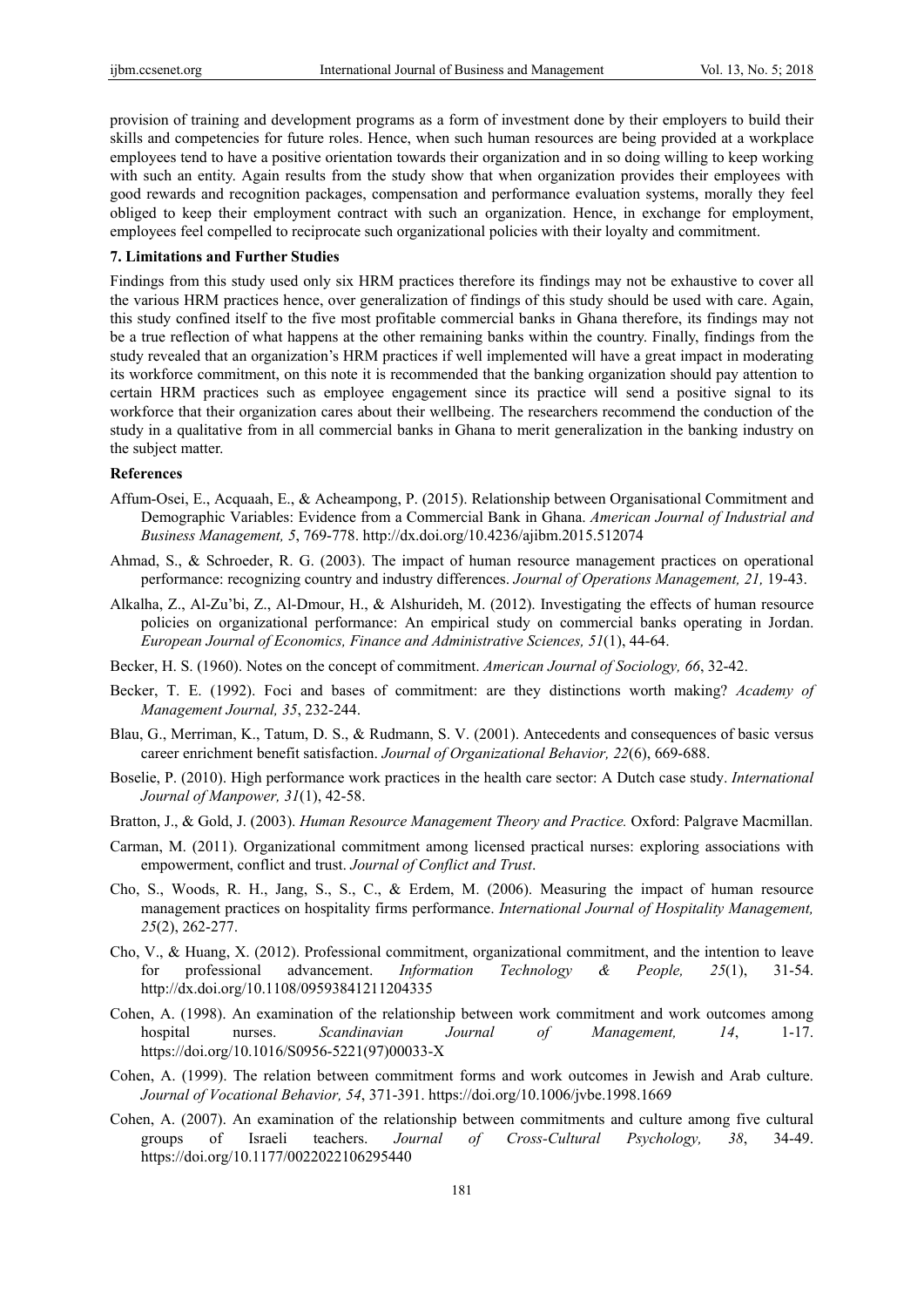- Cohen, A. (2010). Values and commitment: A test of Schwartz's human values theory among Arab teachers in Israel. *Journal of Applied Social Psychology, 40*, 1921-1947. https://doi.org/10.1111/j.1559-1816.2010.00645.x
- Cohen, A., & Liu, Y. (2011). Relationships between in-role performance and individual values, commitment, and organizational citizenship behavior among Israeli teachers. *International Journal of Psychology, 46*, 271-287. https://doi.org/10.1080/00207594.2010.539613
- Dartey-Baah, K. (2014). Organizational antecedents and perceptions of fairness in policy implementation among employees in the banking sector of Ghana. *African Journal of Business Management, 8*(18), 816-831.
- DeCenzo, D. A., & Robbins, S. P. (2013). *Human resource management.* Asia: Wiley.
- Dominguez, A. A. (2011). The impact of human resource disclosure on corporate image. *Journal of Human Resource Costing & Accounting, 15*(4), 279-298. http://dx.doi.org/10.1108/14013381111197225
- Eisenberger, R., Huntington, R., Hutchison, S., & Sowa, D. (1986). Perceived Organizational Support. *Journal of Applied Psychology, 71*, 500-507.
- Fiorito, J., Bozeman, D. P., Young, A., & Meurs, J. A. (2007). Organizational commitment, human resource practices, and organizational characteristics. *Journal of Managerial Issues, 19*(2), 186-207.
- Fischer, R., & Mansell, A. (2009). Commitment across cultures: A meta-analytical approach. *Journal of International Business Studies, 40*, 1339-1358. https://doi.org/10.1057/jibs.2009.14
- Fong, C., Ooi, K., Tan, B., Lee, V., & Chong, A. (2011). HRM practices and knowledge sharing: an empirical study. *International Journal of Manpower, 32*(5/6), 704-723. https://dx.doi.org/10.1108/01437721111158288
- Gellatly, I. R., Hunter, K. H., Currie, L. G., & Irving, G. (2009). HRM practices and organizational commitment,. *The International Journal of Human Resource Management, 20*(4), 869-884.
- Giauque, D., Ritz, A., Varone, F., & Anderfuhren-Biget, S. (2010). Public service motivation first empirical evidence in Swiss municipalities. *Yearbook of Swiss Administrative Sciences, 1*(1), 159-170.
- Gould-Williams, J. S. (2003). The importance of HR practices and workplace trust in achieving superior performance: A study of public-sector organizations. *International Journal of Human Resource Management, 14*(1), 28-54.
- Gould-Williams, J. S., & Gatenby, M. (2010). The effects of organizational context and team working activities on performance outcomes: A study conducted in England local government. *Public Management Review, 12*(6), 759-787.
- Jafari, S., Afshin, T., Jafari, K., & Barzegar, M. (2015). Evaluation of organizational commitment among nurses in Intensive Care Units. *Journal of Nursing and Midwifery Sciences, 2*(3), 38-43.
- Jørgensen, F., & Becker, K. (2015). Balancing organizational and professional commitments in professional service firms: the HR practices that matter. *International Journal of Human Resource Management, 26*, 23-41. https://doi.org/10.1080/09585192.2014.925947
- Jørgensen, F., & Sluhan, A. (2013). Exploiting family business values to create non-family employee commitment. *The proceedings of the International Family Enterprise Research Academy 2013 (IFERA) Annual Conference* (pp. 2-6). St. Gallen, Switzerland: IFERA.
- Juhdi, N., Pa'wan, F., Hansaram, R., & Othman, N. (2011). HR practices, organizational commitment and turnover intention: A study on employees in Klang Valley, Malaysia. *Recent Researches in Applied Economics*, 30-36.
- Kehoe, R. R., & Wright, P. M. (2013). The impact of high-performance human resource practices on employees' attitudes and behaviors. *Journal of Management, 39*(2), 366-391.
- Klein, H., Molloy, J., & Brinsfield, C. (2012). Reconceptualizing workplace commitment to redress a stretched construct: Revisiting assumptions and removing confounds. *Academy of Management Review, 37,* 130-151. https://doi.org/10.5465/amr.2010.0018
- Larber, M., & Savis, S. (2014). Factors affecting nurses organizational commitment . *Obzornik zdravstvene Nege, 48*(4), 294-301.
- Lew, T. (2011). Affective organizational commitment and turnover intention of academics in Malaysia. *Proceedings of the International Conference on Business and Economics Research.* Kuala Lumpur: ICBER.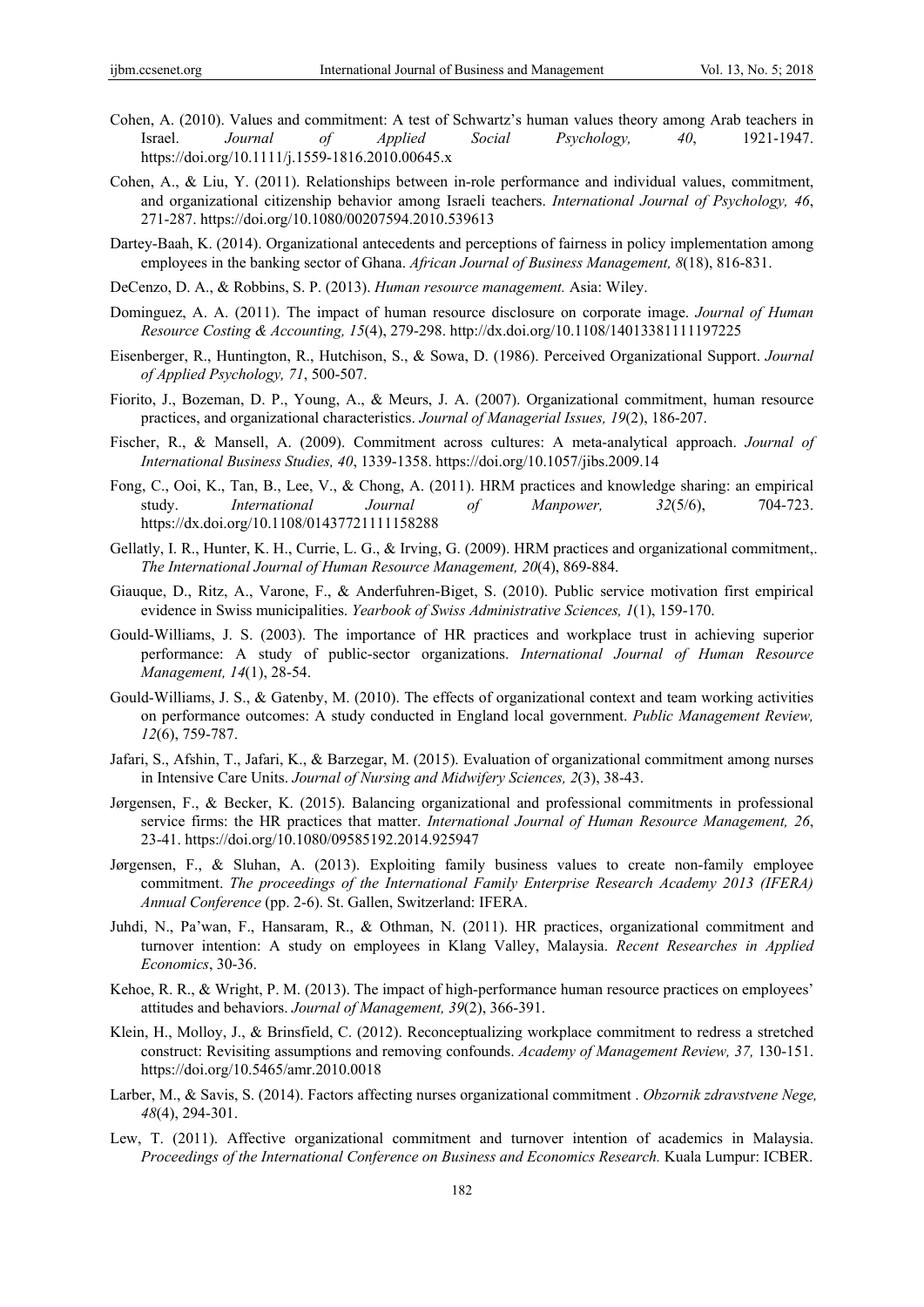- McElroy, J. (2001). Managing workplace commitment by putting people first. *Human Resource Management Review, 11*(3), 327-335.
- Meyer, J. P., & Smith, C. A. (2000). HRM practices and organizational commitment: Test of a mediation model. *Canadian Journal Of Administrative Sciences, 17*(4), 319-331.
- Meyer, J. P., Becker, T. E., & Vandenberghe, C. (2004). Employee commitment and motivation: a conceptual analysis and integrative model. *Journal of Applied Psychology, 89*, 991-1007.
- Meyer, J. P., Stanley, D. J., Jackson, T. A., McInnis, K. J., Maltin, E. R., & Sheppard, L. (2012). Affective, normative and continuance commitment levels across cultures: a meta-analysis. *Journal of Vocational Behavior, 80*, 225-245. https://doi.org/10.1016/j.jvb.2011.09.005
- Meyer, J., & Allen, N. (1991). A three-component conceptualization of organizational commitment. *Human Resource Management Review, 23*, 190-202.
- Meyer, J., & Herscovitch, L. (2001). Commitment in the workplace: Towards a general model. *Human Resources Management Review, 11*, 299-326.
- Meyer, J., & Smith, C. (2009). HRM Practices and Organizational Commitment: Test of a Mediation Model. *Canadian Journal of Administrative Sciences, 17*, 319-334.
- Mowday, R. T., Steers, R. M., & Porter, L. W. (1979). The measurement of organizational commitment. *Journal of Vocational Behavior, 14*, 224-247.
- Ortega-Parra, A., & Sastre-Castillo, M. (2013). Impact of perceived corporate culture on organizational commitment. *Management Decision, 51*(5), 1071-1083.
- Özgan, H. (2011). The relationships between organizational justice, confidence, context of Commitment, and evaluating the manager and the perceptions of conflict management at the organizational behavior. *Educational Sciences: Theory & Practice, 11*(1), 241-247.
- Pala, F., Eker, S., & Eker, M. (2008). The effects of demographic characteristics on organizational commitment and job satisfaction: An empirical study on Turkish health care staff. *The Journal of Industrial Relations and Human Resources, 10*(2), 55-75.
- Paşaoğlu, D. (2015). Analysis of the Relationship Between Human Resources Management Practices and Organizational Commitment from a Strategic Perspective: Findings from the Banking Industry. *Procedia-Social and Behavioral Sciences, 207*, 315-324. https://doi.org/10.1016/j.sbspro.2015.10.101
- Paul, A. K., & Anantharaman, R. (2004). Impact of people management practices on organizational performance: analysis of a causal model. *International Journal of Human Resource Management 14*(7), 1246-1266.
- Pfeffer, J. (1998). *The human equation.* Boston, Massachusetts: Harvard Business School Press.
- Rhoades, L., & Eisenberger, R. (2002). Perceived Organizational Support: A Review of the Literature. *Journal of Applied Psychology, 87*, 698-714.
- Riveros, A. M., & Tsai, T. S. (2011). Career commitment and organizational commitment in for-profit and non-profit sectors. *International Journal of Emerging Science, 1*(3), 324-340.
- Rodrigues, A. C., Gondim, S. M., Bastos, A. V., & Sakamoto, R. (2013). How To Build and Develop Organizational Entrenchment and Organizational Commitment: Qualitative Analysis of Different Trajectories of Workers. *Proceedings of the 37th Annual Meeting of the Brazilian Academy of Management.* Rio de Janeiro: Brazilian Academy of Management.
- Samadi, A., & Mahdavikhou, R. (2009). Impacts of managerial ethics en organizational commitment: Case of employees of Hamedan Tax Offairs head office. *Tax Journal New Series, 174*(52), 45-71.
- Sayğan, F. N. (2011). Relationship between affective commitment and organizational silence: A conceptual discussion. *International Journal of Social Sciences and Humanity Studies, 3*(2), 219–227.
- Sepahvand, F., Atashzadeh-Shoorideh, F., Parvizy, S., & Tafreshi, M. (2017). The relationship between some demographic characteristics and organizational commitment of nurses working in the Social Security Hospital of Khorramabad. *Electronic Physician, 9*(6), 4503-4509. https://dx.doi.org/10.19082/4503.
- Seyedin, H., Zaboli, R., Malmoon, Z., & Azami, S. (2013). The relationship between ethical values and organizational commitment of staff in public and non-public hospitals. *Iranian Journal of Health Sciences, 1*(1), 1-7. https://doi.org/10.18869/acadpub.jhs.1.1.1